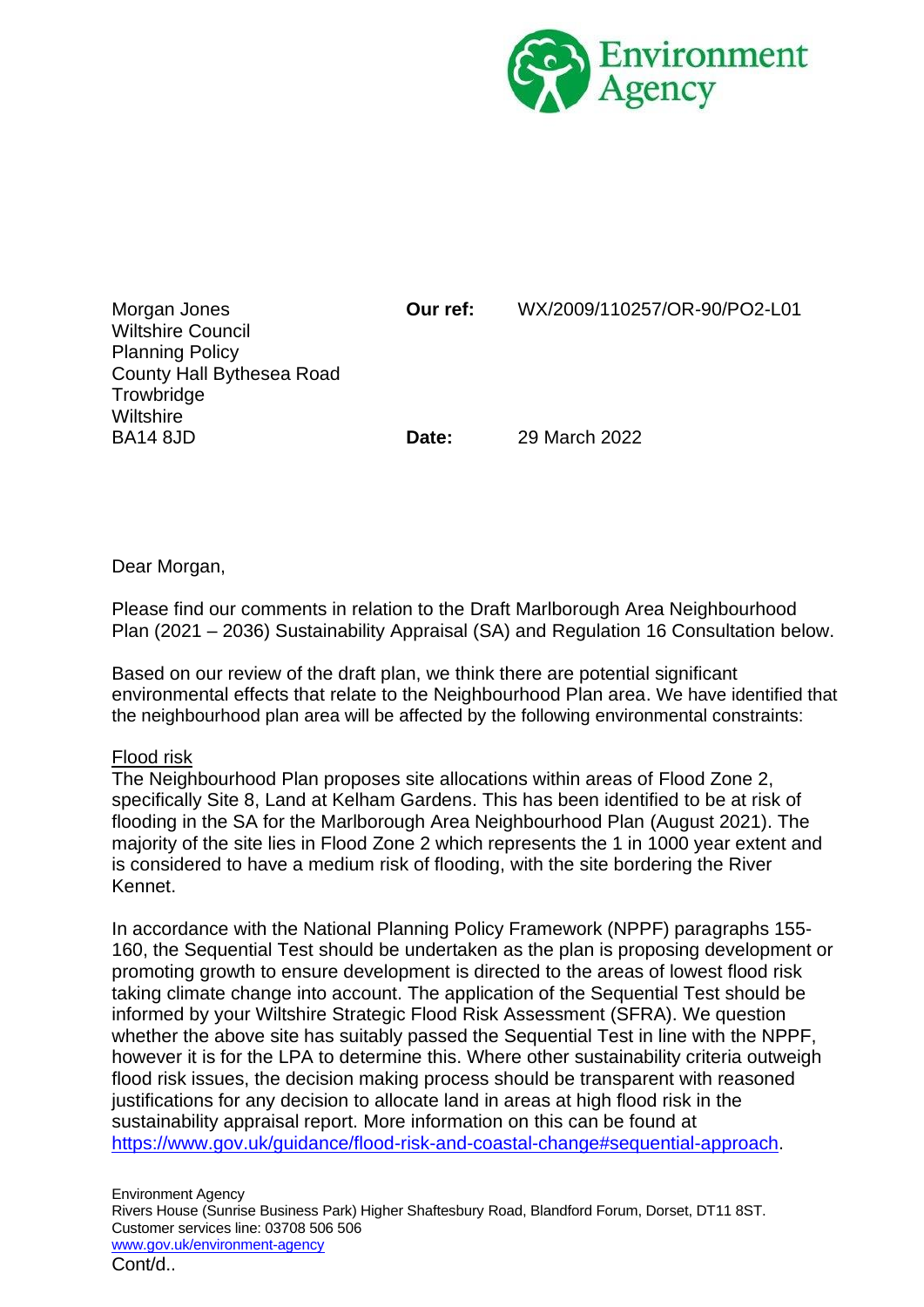If development is to be allocated in area at risk of flooding, the plan should minimise the risk by taking a sequential approach to the development layout. The Kelham Gardens site contains a small island of Flood Zone 1 at the northern end, however this would need to be refined as part of site specific Flood Risk Assessment. The Local Authority's Strategic Flood Risk Assessment and Surface Water Management Plans forms the evidence base to determine the level of flood risk in this area. We expect the SEA to include flood risk in the baseline information, as a key sustainability issue and as an objective.

It is important that your Plan also considers whether the flood risk issues associated with any proposed development can be safely managed to ensure development can come forward. Without this understanding your Plan is unlikely to complaint with the NPPF.

# Main River water quality

The Upper Kennet to Marlborough Water Body [GB106039023171] runs through the neighbourhood plan area, the end point for this catchment is just upstream of the confluence with the River Og and extends westwards through Marlborough and Manton. This watercourse is currently failing to reach good ecological status under the Water Framework Directive because of physical modification and flow issues due to groundwater abstraction. It is currently classified as having moderate ecological status. Developments within or adjacent to this watercourse should not cause further deterioration and should seek to improve the water quality based on the recommendations of the Thames River Basin Management Plan. Further information on the current status of this watercourse can be found on [Catchment Data Explorer.](https://environment.data.gov.uk/catchment-planning/v/c3-draft-plan/WaterBody/GB106039023171)

You should consider the requirements of the WFD and recommendations from the Thames River Basin Management Plan in your SEA, as an SEA objective against which your plan will be appraised and as part of your baseline.

Where development is proposed in close proximity to a main river, any development proposals will need to incorporate a minimum buffer zone of 8 metres from the river (measured form the top of the bank), which should be free from all built development and formal landscaping including gardens.

### Source protection zones/aquifers

Your plan includes areas which are located on Source Protection zones. Specifically allocations Land Rear of Salisbury Road and Land off Cherry Orchard, which are both partially within inner Source Protection Zone 1, with Land Rear of Salisbury Road being almost entirely within this most sensitive designation.

These should be considered within your sustainability assessment as growth or development is proposed to be allocated here. The relevance of the designation and the potential implication upon development proposals should be considered with reference to our Groundwater Protection guidance:

<https://www.gov.uk/government/collections/groundwater-protection>

# Wastewater infrastructure

As your plan proposes development we recommend early consultation with Thames Water to determine whether there is (or will be prior to occupation) sufficient infrastructure capacity existing for the connection, conveyance, treatment and disposal of quantity and quality of water associated with any proposed development within environmental limits of the receiving watercourse. This may impact on the housing figures and the phasing of development.